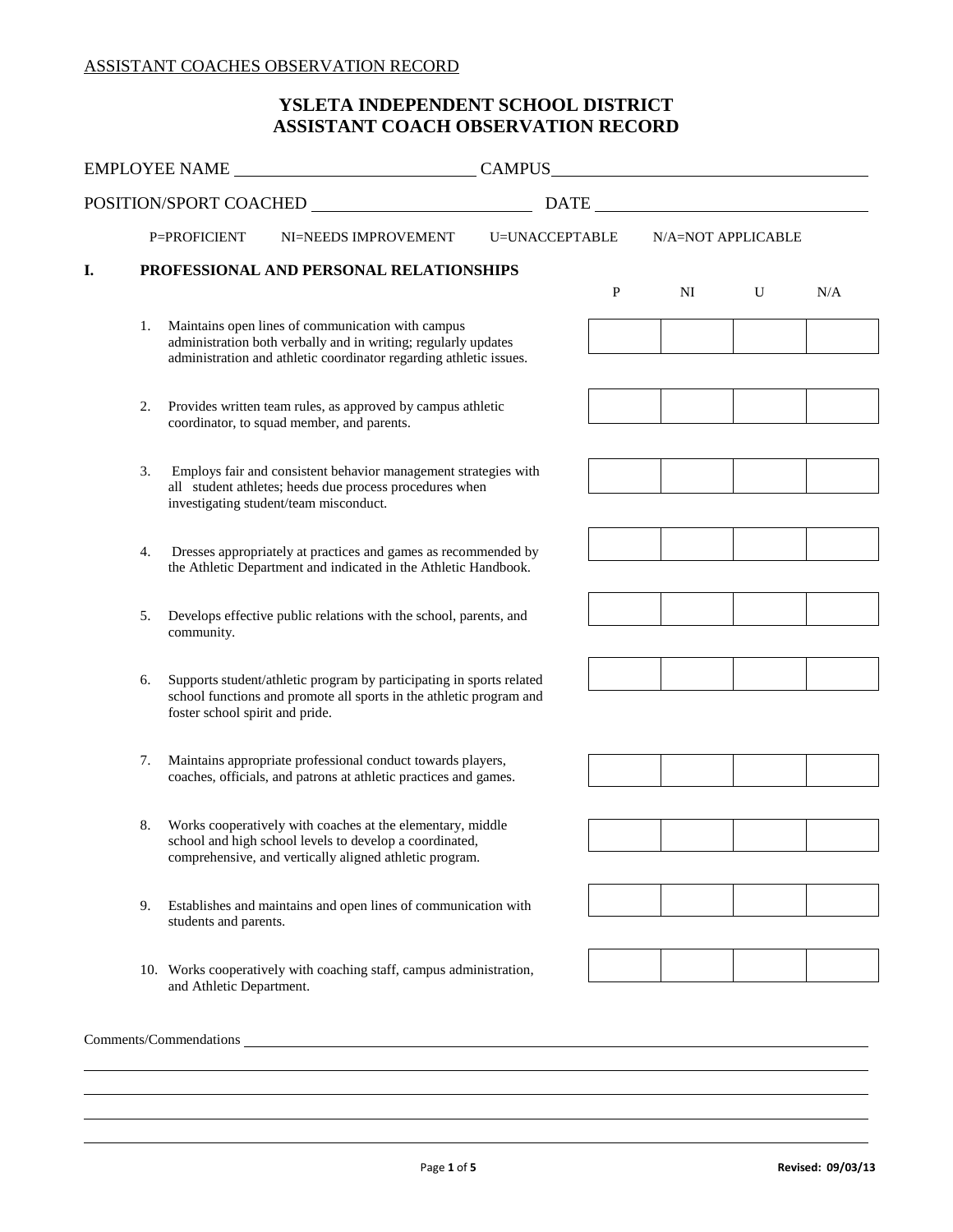# **II. COACHING PERFORMANCE**

 $\overline{a}$  $\overline{a}$ 

 Comments/Commendations 1. Models respect for athletes, coaches, officials, and patrons during all 3. Demonstrates and implements effective leadership strategies that foster 4. Designs flexible, well-coordinated and well-organized practice/game schedules that maximize team, staff, and facility resources. 5. Models the fundamental philosophy, skills, and techniques endorsed by the Ysleta ISD Athletic Department for student/athletes. 6. Demonstrates respect and good sportsmanship on and off the playing field; establishes expectations for student/athletes and staff to do the 7. Models effective leadership skills that promote positive attitudes and 8. Follows required guidelines for addressing student injuries as found in the Athletic Handbook, Board policy, and District procedures. 9. Places appropriate emphasis on the role of competitive athletics in the 10. Communicates to student/athletes the importance of accepting responsibility for their own decisions and behavior on and off the playing field. beyond season win-loss records. coaching situations and athletic events. 2. Provides responsible supervision for student athletes. individual and team success. same. efforts among student/athletes. total development of student athletes. 11. Achieves optimal individual and/or team performance levels that extend

P NI U N/A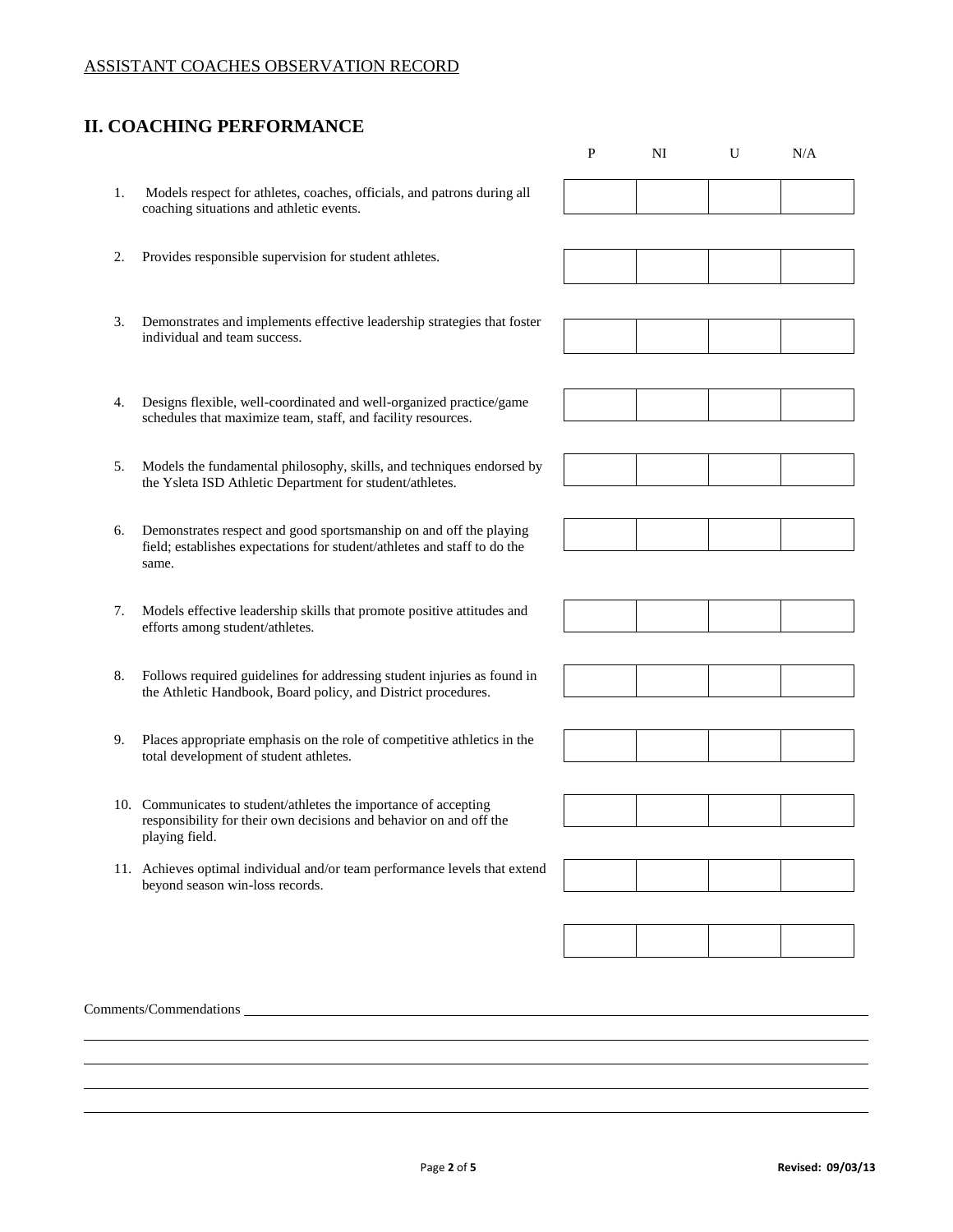$\overline{a}$  $\overline{a}$ 

|    | <b>III.RELATED COACHING RESPONSIBILITIES</b>                                                                                                                                                                                              | P | NI | U | N/A |
|----|-------------------------------------------------------------------------------------------------------------------------------------------------------------------------------------------------------------------------------------------|---|----|---|-----|
| 1. | Actively participates in campus initiative which addresses academic<br>success.                                                                                                                                                           |   |    |   |     |
| 2. | Ensures all student athletes meet eligibility requirements in accordance<br>with UIL competition guidelines.                                                                                                                              |   |    |   |     |
| 3. | Encourages athletes to participate in as many sports as desired.                                                                                                                                                                          |   |    |   |     |
| 4. | Supports student/athletes' participation in other school related activities.                                                                                                                                                              |   |    |   |     |
| 5. | Encourages and/or facilitates opportunities for athletes to further develop<br>individual and team skills during pre and post-season periods (high school<br>only).                                                                       |   |    |   |     |
| 6. | Demonstrates a willingness to share athletic facilities with other school-<br>related programs.                                                                                                                                           |   |    |   |     |
| 7. | Attends in-services, athletic department/school meetings and sports<br>clinics necessary for growth of the athletic program and the improvement<br>of coaching performance.                                                               |   |    |   |     |
| 8. | Attends all meetings, practices, and athletic events at designated times.                                                                                                                                                                 |   |    |   |     |
| 9. | Follows requirements as described in the Athletic Handbook, Board<br>policy, and District procedures.                                                                                                                                     |   |    |   |     |
|    | 10. Understands and follows rules and regulations set forth by all governing<br>agencies, including but not limited to UIL, TEA, Ysleta ISD Board of<br>Trustees, the District, professional organizations, and campus<br>administration. |   |    |   |     |
|    | 11. Submits required documents as listed in the Athletic Handbook to the<br>campus and Athletic Department in a timely manner.                                                                                                            |   |    |   |     |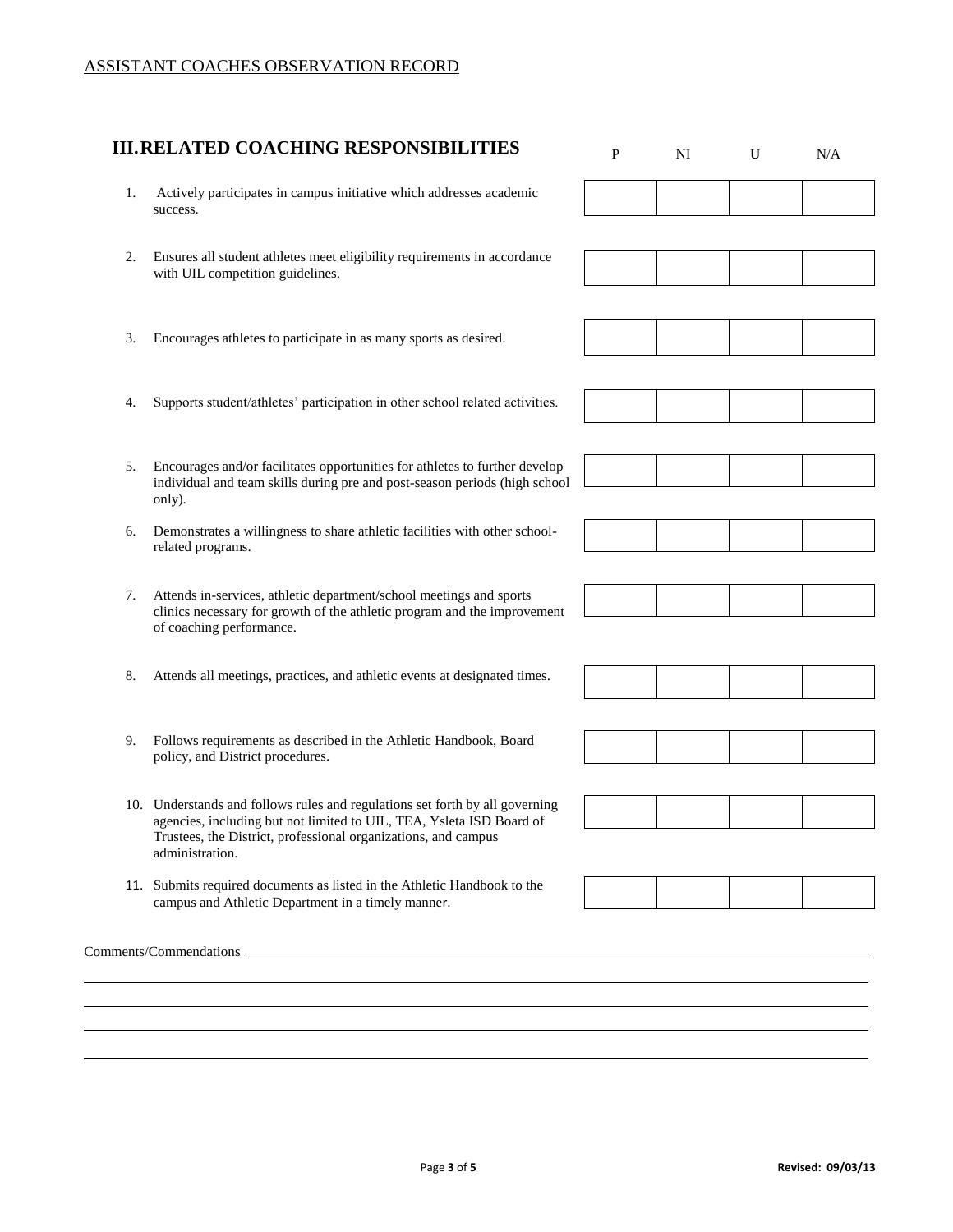$\overline{a}$  $\overline{a}$ 

# **RELATED COACHING RESPONSIBILITIES (CONT.)**

 Comments/Commendations 12. Provides a written report to campus administration and the Athletic Department regarding any critical incident as soon as practical as and not later than 24 hours after the incident, unless otherwise required by the 13. Assumes responsibility for the proper procurement and care of athletic 14. Maintains and prepares facilities and equipment for practice and competition in accordance with Athletic Department, Board policy, and 15. Follows district guidelines for the purchase of equipment as specified in 16. Follows district guidelines related to student activity accounts as specified Board policy and district procedures. 17. Maintains expenditures for the assigned sport within the budget in accordance with board policy and district procedure (Head Coaches only). P NI U N/A school principal or the Athletic Department. equipment. District procedures. Board policy and District procedures.